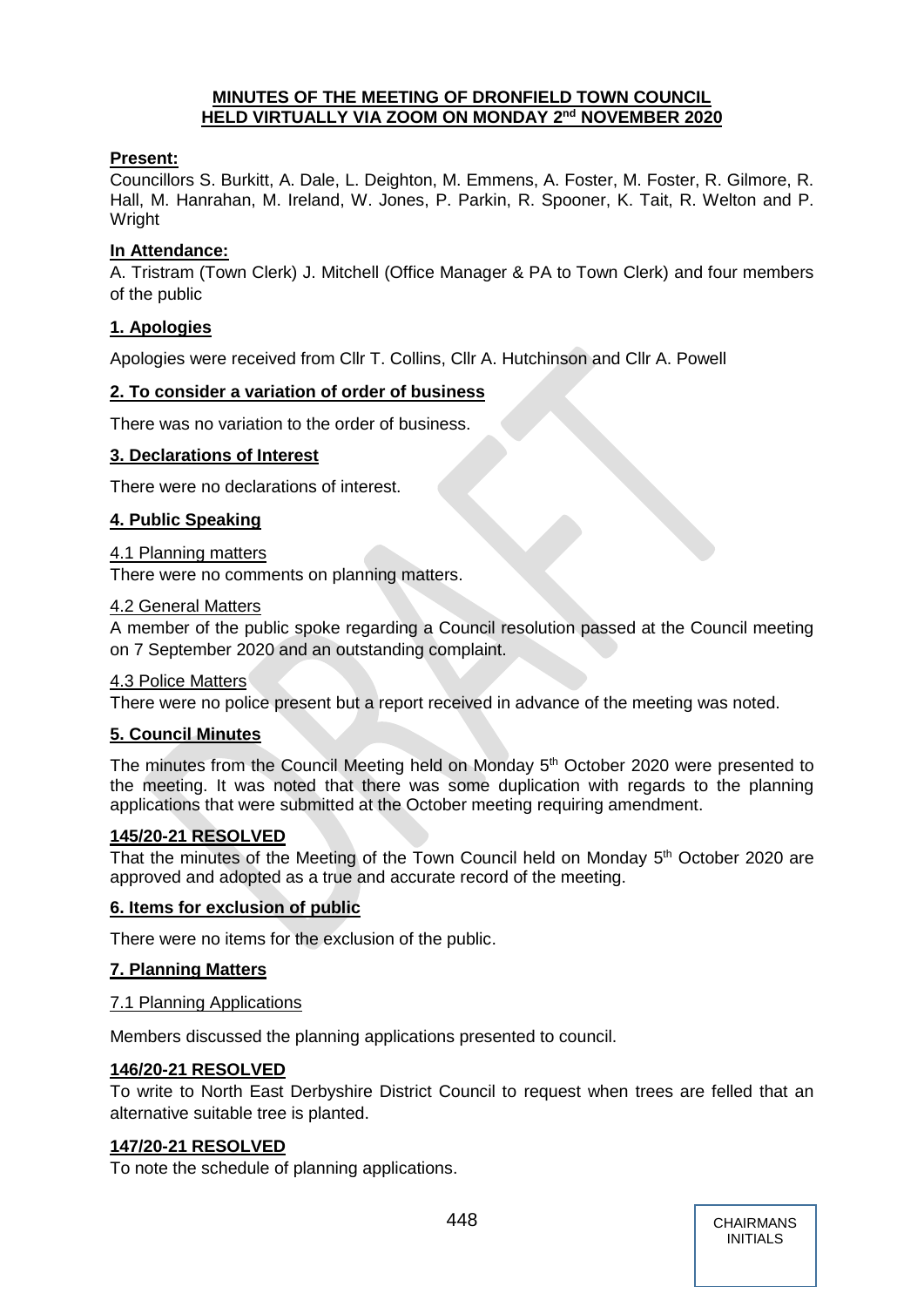## 7.2 Planning Decisions

There were no comments on planning decisions.

## **148/20-21 RESOLVED**

To note the schedule of planning decisions.

#### **8. Outside Services Report**

The following tasks have been carried out during the month of October.

Litter/Dog Bins - The litter and dog bins continue to be emptied on a weekly basis, this is carried out every Thursday and consists of two men doing the whole route, and they carry out a visual inspection of the play areas/equipment at the same time. I am waiting on delivery of some new dog bins - large and small to replace some bins around the Town.

Anything that is picked up on the visual inspection is entered on to the forms when they return to workshop and rectified as soon as possible.

Play Areas – Maintenance has been carried out on the play areas –

**Birches Fold** – Nothing to report.

**Cliffe Park** – The roundabout has been fixed with a new bearing being installed. Creative Play have inspected the equipment and noted anything that requires attention, I am waiting for dates for when they will attend site and rectify the faults.

Hilltop – Removed the crushing/pinching hazard on the gate. Filled in trip hazard at entrance gate and seeded over.

**Moonpenny Way –** Removed excess thread on protruding bolts on signs.

**Sindlefingen Park** – Removed pegs from grass mats. Topped up soil where required.

**Stonelow** – Removed crushing/pinching hazard on both gates.

**Dronfield Woodhouse** – Nothing to report.

**Lundy Rd** – Climbing frame has been removed and relocated at Sindlefingen Park.

**Marsh Ave** – New bench installed on the outside of the play area.

**Cemetery Rd** – Nothing to report.

**Tennis courts** – Waiting on quotes for the refurbishment of the courts at Dronfield Woodhouse and Coal Aston.

**Bowling Greens** – Winter maintenance work is being carried out by contractor Smiths Groundcare.

We are waiting on spares parts to carry on maintenance within the play areas.

Cemetery - The baskets are emptied around the Cemetery on a Monday and Friday.

Grass Cutting – Grass cutting continues around the Town, we are hoping to get out and give all areas one last cut for this year.

Cemetery Grass Cutting – All the areas within the Cemetery were cut last week, this will hopefully have been the last cut for the year.

Weed Spraying – We have weed sprayed all the flower beds and will rotovate them to kill back the weeds that keep growing in the beds. We have also sprayed the tennis courts at Coal Aston.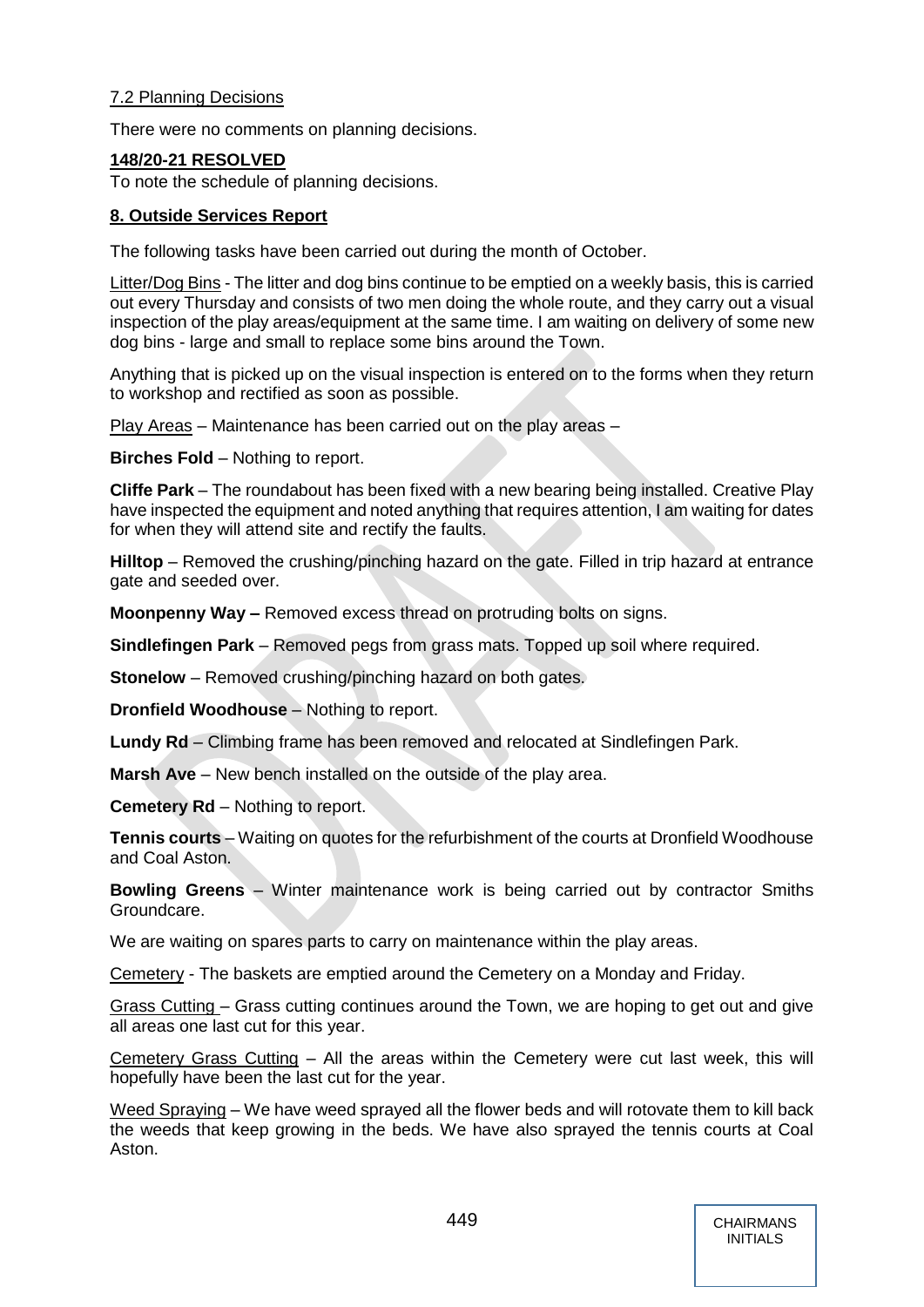MUGA Pitch – The MUGA pitch is open, but bookings have now been restricted to under 18 age groups only that are allowed to play due to them being exempt from the rule of six.

Shrubbery/Hedges – The area around Dronfield Woodhouse bowling and tennis courts have had the shrubbery cut back. The Poplar has also been cut back.

Hep A & B – Outside Services Staff have had the second course of Hep A & B inoculations done, there is a further one injection to be taken next month and then a blood test.

Poppies - The poppies have been installed onto various lamp posts around the Town.

Other Tasks - Agendas and other DTC material placed on notice boards and are removed when meetings/events have taken place. Various reports have been actioned around the Town.

Cllr Mark Foster commented on the condition of the tennis courts and asked if the different tennis courts and bowling greens could be listed on the report separately with details of any maintenance carried out.

Cllr Kevin Tait requested that forms are signed on site following visual inspections of the play areas rather than when they return to the depot.

#### **149/20-21 RESOLVED**

That each individual tennis court and bowling green is listed along with details of any maintenance carried out on future reports.

#### **150/20-21 RESOLVED**

That the Outside Services report is noted.

#### **9. Meeting Reports**

#### **9.1 Parks & Recreation Committee Meeting**

Members received the minutes from the Parks & Recreation Committee Meeting held on 12<sup>th</sup> October 2020.

#### **151/20-21 RESOLVED**

That the minutes of the Parks & Recreation Committee meeting are noted.

## **9.2 Gritting Committee Meeting**

Members received the minutes from the Gritting Committee Meeting held on 12<sup>th</sup> October 2020.

#### **152/20-21 RESOLVED**

That the minutes of the Gritting Committee meeting are noted.

## **9.3 Environmental Committee Meeting**

Members received the minutes from the Environmental Committee meeting held on 12<sup>th</sup> October 2020.

## **153/20-21 RESOLVED**

To confirm that permission was granted for the scouts to plant bulbs on the inside of the wall at Hilltop Play Area.

#### **154/20-21 RESOLVED**

That the minutes of the Environmental Committee meeting are noted.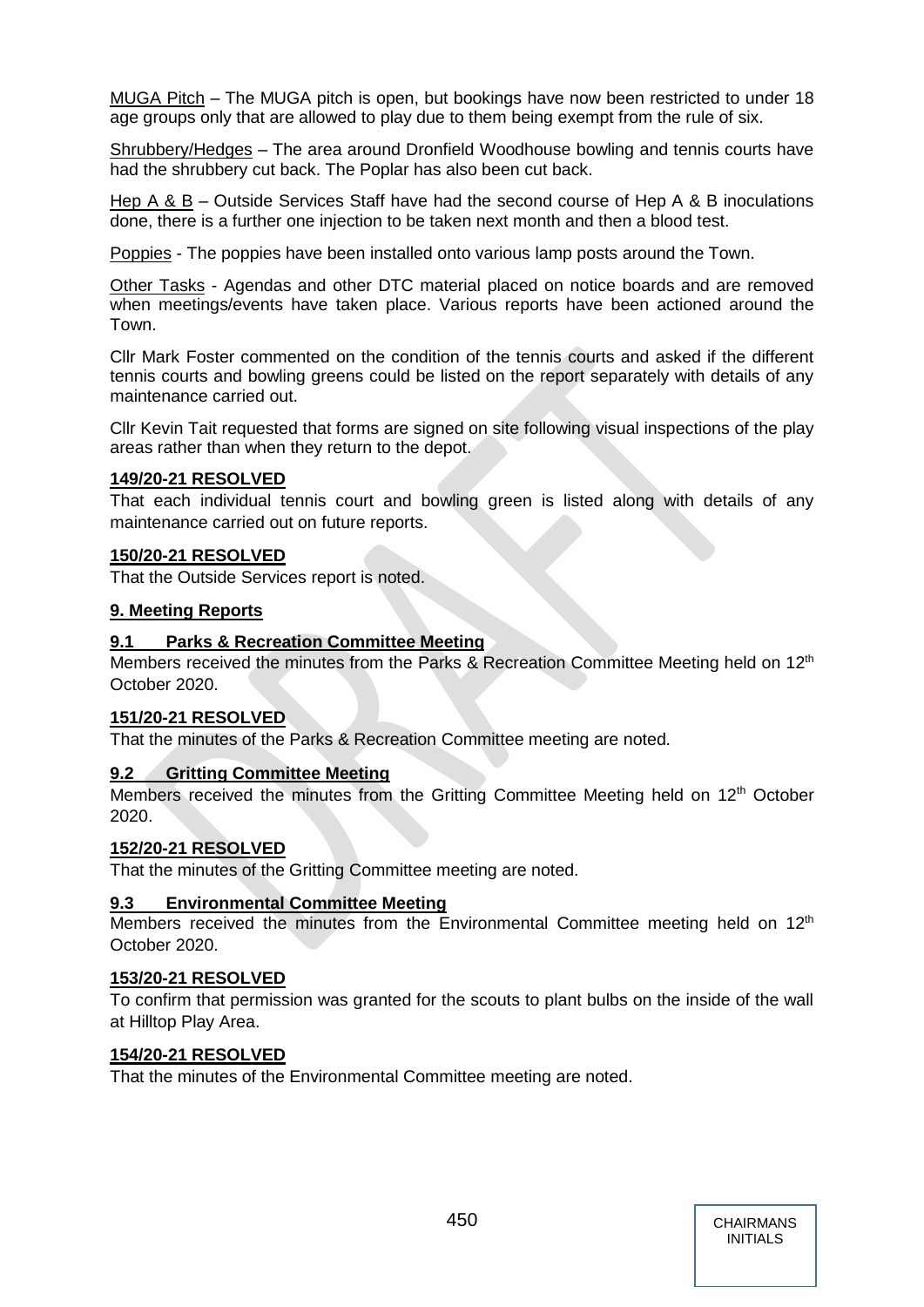# **9.4 Remembrance Day Working Group**

Members received the minutes from the Remembrance Day Working Group Meeting held on 12th October 2020.

# **155/20-21 RESOLVED**

To note the minutes of the meeting of the Remembrance Day Working Group

# **9.5 Properties Committee Meeting**

Members received the meetings of the Properties Committee Meeting held on 19<sup>th</sup> October 2020.

A motion was put by Cllr. M. Foster and Cllr. K. Tait that the council remove the hedges currently located next to the Dronfield Woodhouse Sports & Social Club as soon as possible.

## **156/20-21 RESOLVED**

That the hire charge for the 5pm – 6pm booking on a Friday and the 3:30pm – 4:30pm bookings on a Saturday are brought up to the same rate of £30.70 as other bookings.

## **157/20-21 RESOLVED**

That a refund of £500 is given to the Peel Centre as a gesture of goodwill as no bookings were carried out during lockdown.

## **158/20-21 RESOLVED**

That pavilion charges for 2020 are waived as they haven't been used by the groups.

## **159/20-21 RESOLVED**

To remove the hedges near the Dronfield Woodhouse Sports & Social Club at a cost of up to £5,000, which is delegated to the Town Clerk in conjunction with the Chair of the Properties Committee and Leader of the Council. If the quote for the work is above £5,000 the matter is to be brought back to the Properties Committee.

## **160/20-21 RESOLVED**

That the minutes of the Properties Committee Meeting are noted.

## **9.6 Business Forum Meeting**

Cllr R. Welton gave members a verbal report of the Business Forum meeting held on  $26<sup>th</sup>$ October 2020.

## **161/20-21 RESOLVED**

That the verbal report of the Business Forum is noted.

## **9.7 Christmas Committee Meeting**

Members were presented with the minutes from the Christmas Committee Meeting held on 27<sup>th</sup> October 2020.

## **162/20-21 RESOLVED**

That the Town Council sponsor the Rotary Club's Santa Sleigh for up to £500 and in return the Town Council logo will appear on the Sleigh, social media coverage and in editorial.

## **163/20-21 RESOLVED**

To defer the decision to create an Events Committee to a future Council Meeting.

## **164/20-21 RESOLVED**

That the minutes of the Christmas Committee Meeting are noted.

Cllr. M. Emmens left the meeting at 8:56pm.

## **10. Town Clerks Report**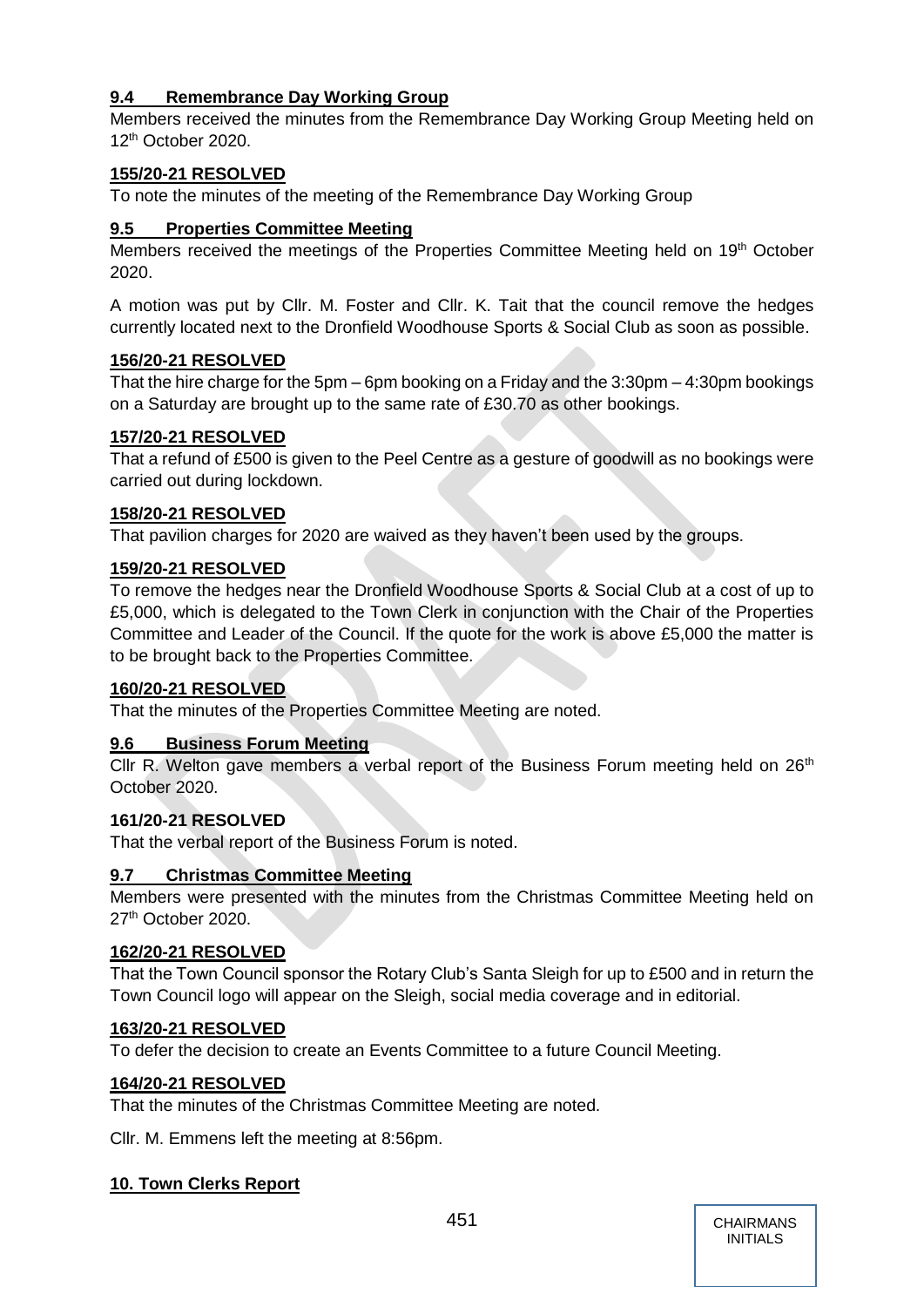## **Items for Decision**

- a) **Christmas Office Closure** To close the office for Christmas from 24<sup>th</sup> December through to Monday  $4<sup>th</sup>$  January. We will divert the office phone to a mobile and monitor emails for emergencies.
- b) **Civic Hall** whether to allow the Sewing Circle to continue use of the Civic Hall during lockdown.

## **Items for Information**

- a) **Local Plan** A new consultation is due to be launched on North East Derbyshire District Council's draft Local Plan. The new consultation will be on changes to the plan, called 'Main Modifications' which are proposed by the independent inspector. It is expected that the consultation will run for 7 ½ weeks, from the 2nd November 2020 to the 23rd December 2020.
- b) **Public Space Protection Order**  The order has been approved and will be in force from week commencing  $26<sup>th</sup>$  October 2020. The District has taken the approach that due to the recent Tier 2 announcement that we will be doing a soft launch and period off education about the order, with a view to enforcement and more substantial press releases in the New Year dependent on the COVID situation.
- c) **Bus Shelter**  A bus shelter is to be removed at Dronfield, Chesterfield Road, Cemetery Road to facilitate works to the Dronfield – Unstone Cycle Link scheme. A new shelter will be provided and paid for by Derbyshire County Council at no cost to Dronfield Town Council.

## **Correspondence Received**

- **a) Clarke Telecom –** letter and plans in respect of the telecommunications base station upgrade of EE\_25964\_MBNL\_NED030, HYDE PARK SW (distributed to councillors electronically on 14.10.20)
- **b) Derbyshire County Council** email received in response to request to investigate unstopping of Upper School Lane.
- **c) Dronfield Wellbeing Group**  email received regarding Dronfield Wellbeing Group (distributed to councillors electronically on 20.10.20)

## **165/20-21 RESOLVED**

That the office would close for Christmas from 24<sup>th</sup> December until 4<sup>th</sup> January.

## **166/20-21 RESOLVED**

To allow the Sewing Group to continue to make face masks in the Civic Hall if permitted by the latest guidance.

## **167/20-21 RESOLVED**

To create a Steering Group, consisting of members of the previous Neighbourhood Planning Group and allocate a budget up to £2,500 for the help of a consultant to respond to the latest consultation and to organise some zoom meetings to help residents respond to the consultation.

Cllr. P. Wright brought a motion before council to write to North East Derbyshire District Council requesting an extension period on the consultation until the end of February 2021.

## **167/20-21 RESOLVED**

To write to North East Derbyshire District Council to request and extension to the consultation period on the Local Plan to the end of February 2021.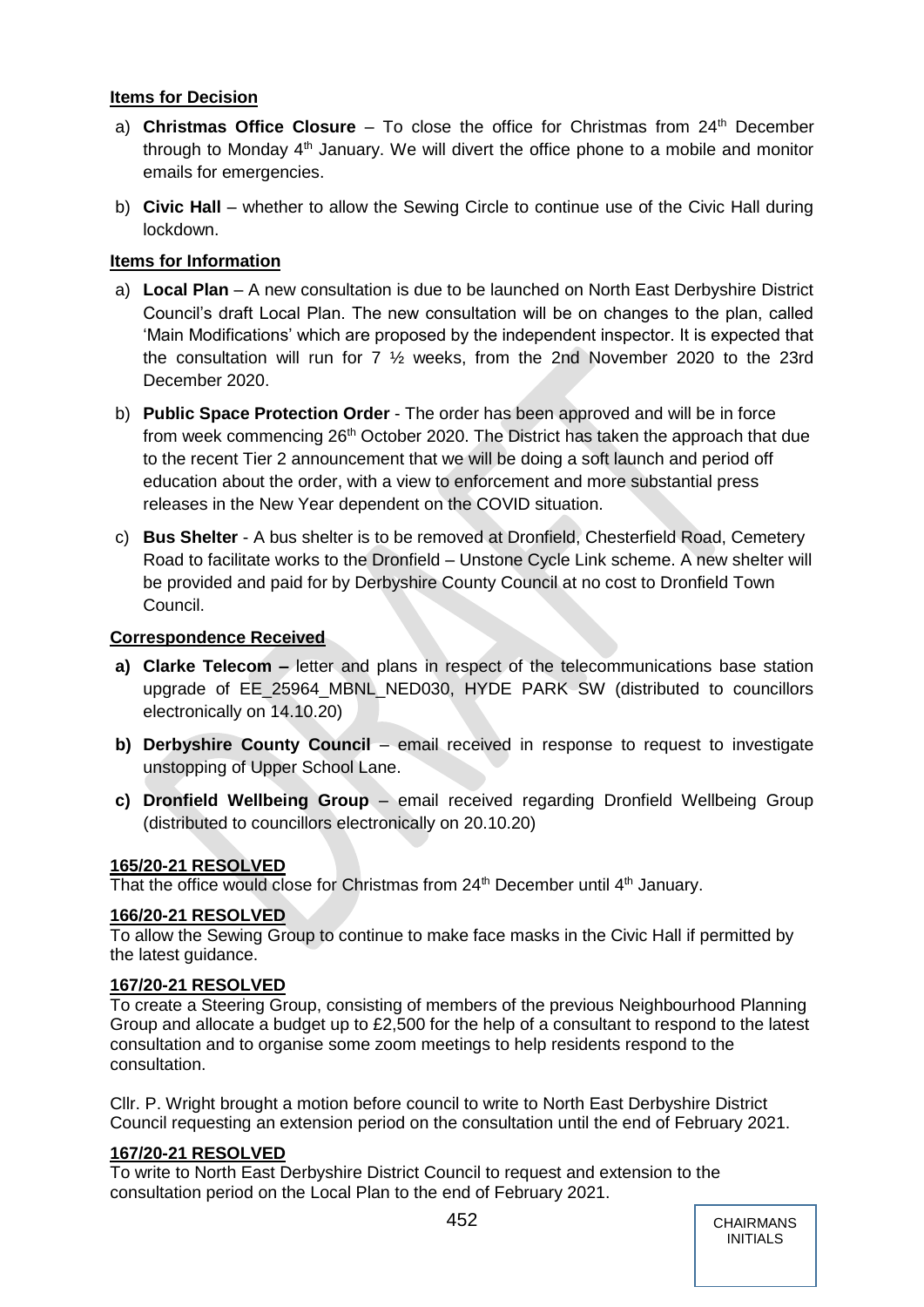## **168/20-21 RESOLVED**

To write to Derbyshire County Council to request that the bus shelter which is being replace on Chesterfield Road is replaced with one of equal or better quality.

Cllr. A. Foster requested the Clerk to provide members with a briefing regarding the suggested data breach spoken about during the public speaking section of the council meeting.

## **169/20-21 RESOLVED**

That the Town Clerk would circulate a briefing to all members regarding the suggested data breach.

## **170/20-21 RESOLVED**

To note the Town Clerk Report.

## **11. Financial Reports**

Members received an income and expenditure report, bank reconciliations and the schedule of receipts and schedule of payments for September 2020.

## **171/20-21 RESOLVED**

That payments of £182,508.11 for September 2020 are approved.

## **172/20-21 RESOLVED**

To note the schedules of receipts for September 2020.

## **173/20-21 RESOLVED**

To note the Bank Reconciliations at 30<sup>th</sup> September 2020.

## **174/20-21 RESOLVED**

To note the Income and Expenditure at 3oth September 2020.

## **12. Exclusion of the Press and the Public**

## **175/20-21 RESOLVED**

That in the view of the confidential nature of the business about be transacted it is advisable in the public interested, that the press and public be temporarily excluded and they are instructed to withdraw.

Cllr. R. Gilmore left the meeting at 9:32pm

## **13. Meeting Report**

Members received a verbal report from the Personnel Committee Meeting held on 2<sup>nd</sup> November 2020, as no minutes had yet been produced.

## **176/20-21 RESOLVED**

That a settlement agreement on terms recommended by the Personnel Advisory Committee are approved.

The meeting closed at 9:38pm.

Chairman:……………..………………………………Date:……………………..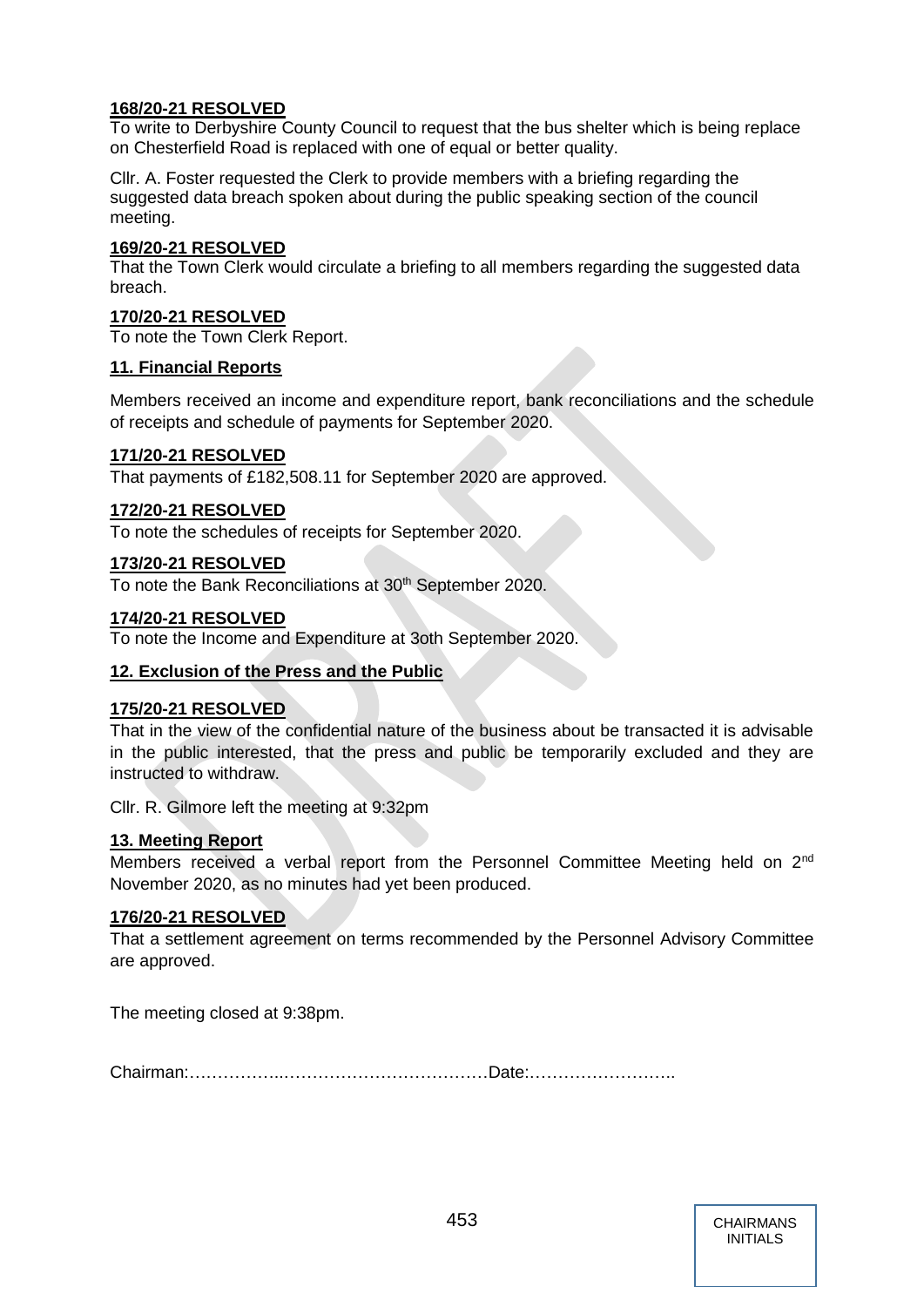# **DRONFIELD TOWN COUNCIL PLANNING APPLICATIONS SUBMITTED TO COUNCIL ON MONDAY 2 NOVMBER 2020**

| N <sub>0</sub>   | <b>Reference</b> | <b>Applicant</b>       | Location                    | <b>Details</b>                                                                                                                                                                                     |  |
|------------------|------------------|------------------------|-----------------------------|----------------------------------------------------------------------------------------------------------------------------------------------------------------------------------------------------|--|
| 1.               | 20/00142/FLH     | Mr N Fisher            | 65 Hollins Spring<br>Avenue | Application for two storey side<br>extension and single storey rear<br>extension                                                                                                                   |  |
| 2.               | 20/00727/FLH     | Mr A Whitton           | 11 Anglesey Road            | Proposed side garage extension with<br>new pitched roof to<br>replace existing flat roof                                                                                                           |  |
| 3.               | 20/00803/TPO     | Mr Saxton              | 1 Alport Rise               | Application to fell two cherry trees<br>covered by NEDDC Tree<br>Preservation Order No 103 PT 3 G1                                                                                                 |  |
| $\overline{4}$ . | 20/00820/FLH     | J Wyman                | 7 Thirlmere Drive           | Proposed two storey side and rear<br>extension                                                                                                                                                     |  |
| 5.               | 20/00821/FLH     | Mr & Mrs M<br>Trevenna | 33 Drury Lane               | Demolition of existing conservatory<br>and construction of a single<br>storey rear extension to form family<br>wet room and front and rear<br>extensions to the garage                             |  |
| 6.               | 20/00828/FLH     | J Kaviani              | 1 Stone Close               | Application to vary condition 2 of<br>planning application 19/00600/FL to<br>alter approved plans (Conservation<br>Area) (Affecting the setting of a listed<br>building)                           |  |
| $7. \,$          | 20/00829/FL      | G Goddard              | 30 Highfields Road          | Two storey side extension                                                                                                                                                                          |  |
| 8.               | 20/00835/FLH     | C Mansell              | 23 The Knoll                | Application to raise roof height to<br>incorporate new first floor,<br>front and rear first floor windows<br>including Juliet Balcony and<br>demolition and replacement of existing<br>side garage |  |
| 9.               | 20/00843/FLH     | N Haworth              | 8 Ford Close                | Single storey front and side extension<br>incorporating part of existing garage to<br>create additional living<br>accommodation                                                                    |  |
| 10.              | 20/00844/FLH     | Mr T Palmer            | 206 Holmley Lane            | Two storey side extension and<br>alterations/additions to front and<br>rear dormers with 2no Balconies to the<br>rear and new render coat over existing<br>facing brickwork                        |  |
| 11.              | 20/00859/FLH     | Mr Johnson             | 16 Park Avenue              | Single storey rear extension with<br>raised patio area                                                                                                                                             |  |
| 12.              | 20/00863/FLH     | J Deffley              | 23 Linden Avenue            | Proposed single storey side and rear<br>extension                                                                                                                                                  |  |
| 13.              | 20/00878/FLH     | Millward               | 119 Holmley Lanae<br>454    | Application to replace existing<br>conservatory with single storey<br>rear extension with decking to rear and<br>conversion of existing<br>garage to habitable rooms<br>CHAIRMANS                  |  |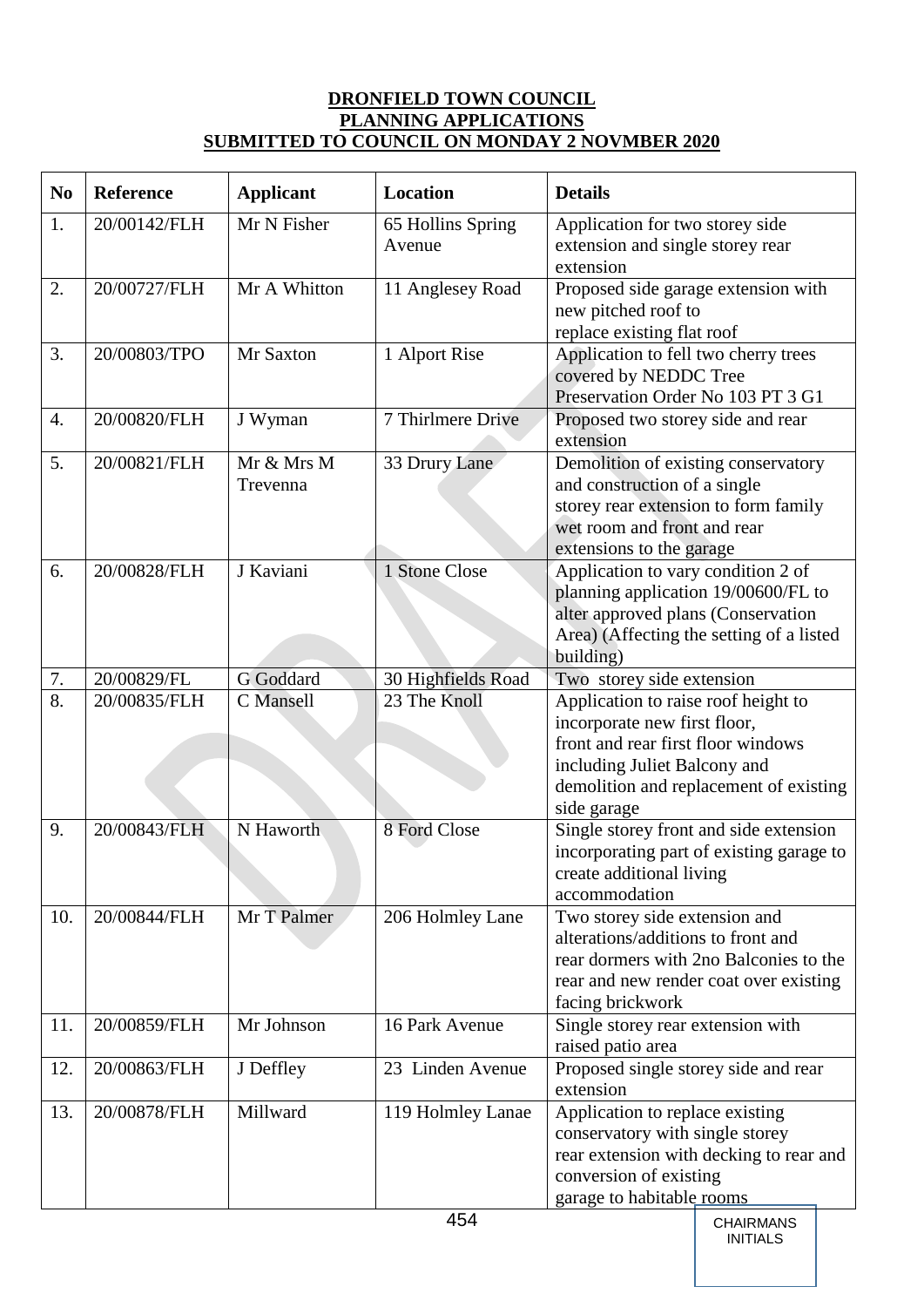| 14. | 20/00882/FLH | Mr J Rugman                                              | 61 Holmley Lane                                       | Demolition of garage and construction<br>of single storey side<br>extension                                                                                                                                       |
|-----|--------------|----------------------------------------------------------|-------------------------------------------------------|-------------------------------------------------------------------------------------------------------------------------------------------------------------------------------------------------------------------|
| 15. | 20/00883/FLH | Mr D Brown                                               | 44 Wentworth Road                                     | Application to pollard 2no Lime Trees<br>(T22 and T23) covered by NEDDC<br>Tree Preservation Order 103 Pt 1                                                                                                       |
| 16. | 20/00888/FLH | Mr L Whitby                                              | 30 Falcon Road                                        | Demolition of existing conservatory<br>and erection of single storey<br>rear extension and re-roofing of garage<br>and porch                                                                                      |
| 17. | 20/00889/TPO | Miss Cate Harris<br><b>NEDDC</b> Parks                   | St John The Baptist<br>Church<br><b>Church Street</b> | Application to fell 1 Sycamore (T5)<br>covered by NEDDC Tree<br>Preservation Order No 205                                                                                                                         |
| 18. | 20/00890/TPO | <b>Miss Cate Harris</b><br><b>NEDDC</b> Parks            | Land To The East<br>Of 2 Garth Way<br>Dronfield       | Application to fell 1 Lime T5, pruning<br>of 2 Limes T2 and T4 and<br>pruning of 1 Silver Birch T6 covered<br>by NEDDC Tree<br>Preservation Order No 103 Pt 5 at<br>Land To The East Of 2<br>Heathfield Close and |
| 19. | 20/00893/FLH | M Smith                                                  | 36 Hartington Road                                    | Construction of a two-storey side<br>extension                                                                                                                                                                    |
| 20. | 20/00904/FL  | Mr Graham<br>Manning - 2<br><b>Sisters Food</b><br>Group | <b>Gunstones Bakery</b><br><b>Stubley Lane</b>        | Proposed installation of 1no<br>Additional oven extract roof flue<br>and Ino Louvre 1m x 1m                                                                                                                       |
| 21. | 20/00906/FLH | K & I Bough                                              | 19 Northern<br>Common                                 | Proposed single-storey side 'Orangery'<br>extension, single-storey<br>rear 'Entrance Hall' extension and<br>addition of 3 no. Velux roof<br>windows. (Conservation Area)                                          |
| 22. | 20/00910/TPO | Mr M Stevens                                             | Aston Lodge 29<br><b>Cross Lane</b>                   | Application to fell 4no trees within<br>area W1 of TPO number<br>DUDC5                                                                                                                                            |
| 23. | 20/00915/FLH | Oxley                                                    | 12 Landseer Close                                     | First floor side extension, garage<br>conversion and internal alterations                                                                                                                                         |
| 24. | 20/00917/FLH | Mr & Mrs<br>Hough                                        | <b>Ouzlebank Farm</b><br><b>Highgate Lane</b>         | Single storey extension to detached<br>dwelling                                                                                                                                                                   |
| 25. | 20/00918/FLH | K Deakin                                                 | 20 Chaddesden<br>Close                                | Single storey rear and side extension,<br>(revised scheme of<br>20/00075/FLH)                                                                                                                                     |
| 26. | 20/00920/FLH | R Harrison                                               | 10 Melbourne<br>Avenue                                | Application for first floor extension<br>above the garage                                                                                                                                                         |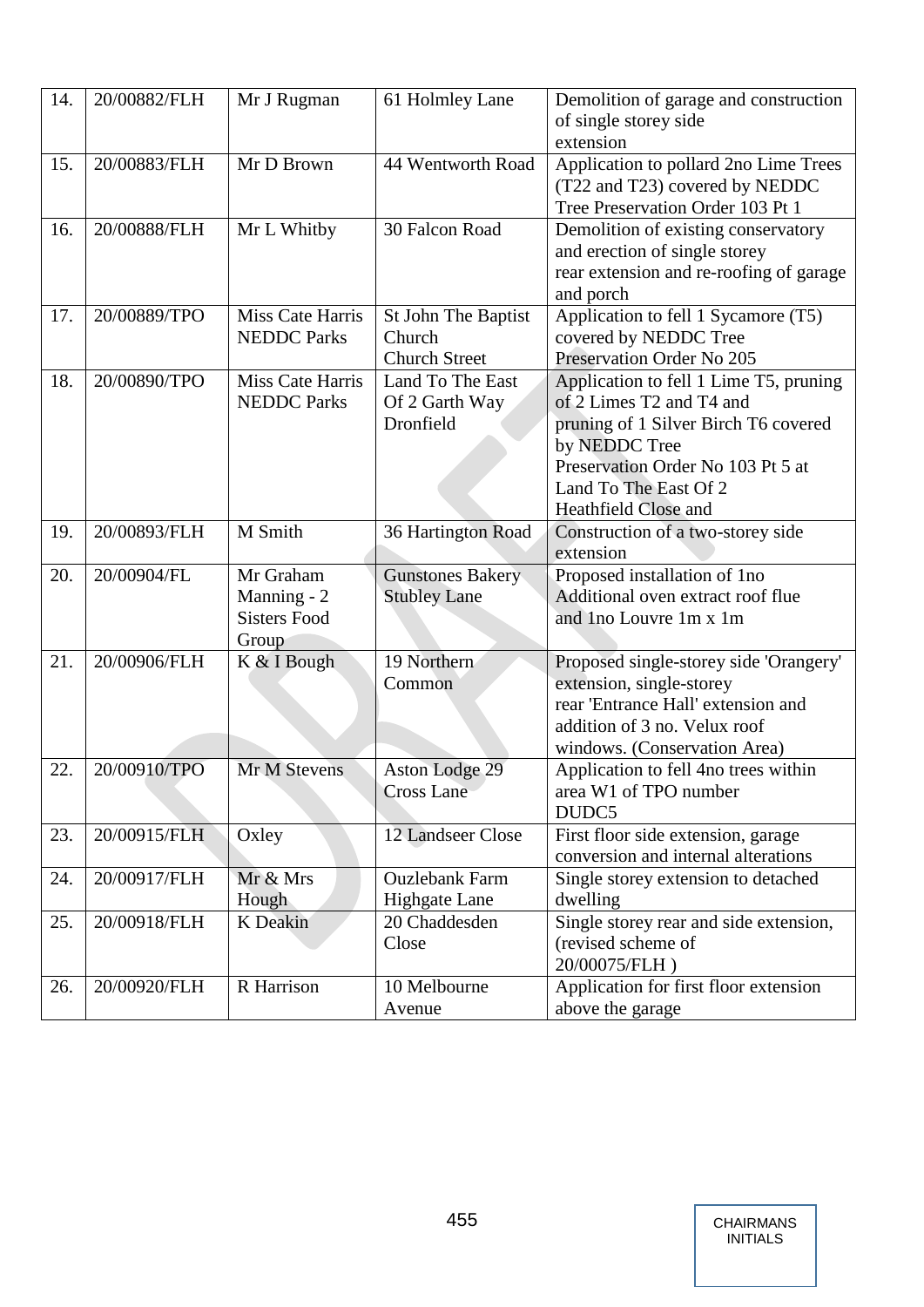| 27. | 20/00924/TPO              | Mr Midgeley                                       | 8 Ashford Road                               | Application to Crown thin and remove<br>lateral branches to 25%<br>on 1no Sycamore (T31) covered by<br>NEDDC TPO 103 Pt3                                                                                                                                                |
|-----|---------------------------|---------------------------------------------------|----------------------------------------------|-------------------------------------------------------------------------------------------------------------------------------------------------------------------------------------------------------------------------------------------------------------------------|
| 28. | 20/00934/FLH              | Mr & Mrs<br>Chambers                              | 67 Hallowes Lane                             | Construction of a front porch,<br>replacement of existing flat roof to<br>side extension with hipped roof and a<br>single-storey extension to rear lower<br>ground floor                                                                                                |
| 29. | 20/00941/FLH              | Mr J Durkan                                       | 14 Coniston Road                             | Alterations and extensions including<br>single-storey rear extension, two<br>storey side extension and new<br>detached garden room                                                                                                                                      |
| 30. | 20/00951/TPO              | Mrs R Murphy                                      | 144 Carr Lane                                | Application for pruning works to 2no<br>Horse Chestnut $(T1 + T3)$ ,<br>Ino Sycamore (T2), 1no Beech (T6)<br>and 1no Ash (T7) covered<br>by NEDDC TPO 113                                                                                                               |
| 31. | 20/00958/CATP<br>$\Omega$ | Mr P Markwell                                     | <b>Fox Glove Cottage</b><br>Forrester's Lane | Notification of intention to crown<br>reduce 1no Syacamore located within<br>the Coal Aston Conservation Area                                                                                                                                                           |
| 32. | 20/00963/FLH              | S Clarke                                          | 12 Ferndale Close                            | Proposed single and two-storey rear<br>extension                                                                                                                                                                                                                        |
| 33. | 20/00964/<br><b>SOLAR</b> | <b>West Special</b><br>Fasteners Ltd -<br>Hawkins | Unit 3A Callywhite<br>Lane                   | Notification for prior approval for the<br><b>External Rooftop</b><br>Installation of a 97.5kW Solar PV<br>system, consisting of 300 x<br>325w JA Solar Panels (JAM60S09)<br>fixed and mounted to the<br>trapezoidal roof with aero compact<br>mounting kit and fixings |
| 34. | 20/00985/FLH              | S Carey                                           | 10 Barnard Avenue                            | Proposed Single Storey Side and Rear<br>Extension                                                                                                                                                                                                                       |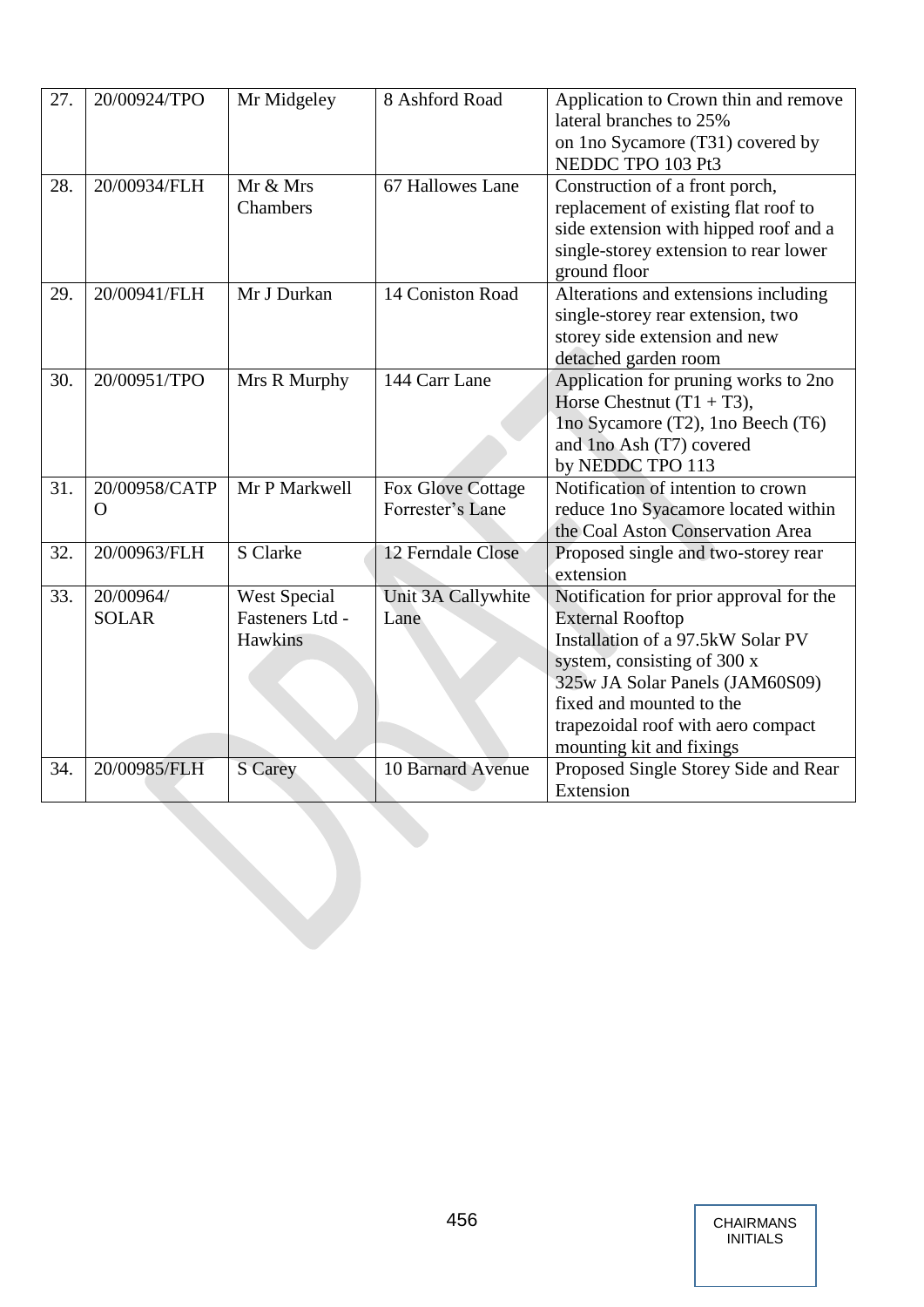Date: 13/10/2020 Time: 14:46

#### **Dronfield Town Council**

Page 1

## **BANK ACCOUNT-NO 1**

#### List of Payments made between 01/09/2020 and 30/09/2020

| Date Paid  | Payee Name                            | Reference         | Amount Paid Authorized Ref | <b>Transaction Detail</b>            |
|------------|---------------------------------------|-------------------|----------------------------|--------------------------------------|
| 01/09/2020 | <b>Public Works Loan Board</b>        | ddr               | 3.343.75                   | <b>PWLB Loan/Interest</b>            |
| 02/09/2020 | The Post Office Ltd                   | ddr               | 265.00                     | Vehicle Tax YT63 XFN                 |
| 03/09/2020 | <b>Water Plus</b>                     | ddr3              | 86.10                      | Water-Cemetery 8.6-18.8.20           |
| 05/09/2020 | <b>NEDDC - CHURCH ST CAR PARKddr4</b> |                   | 140.00                     | Rates - Church Street 20/21          |
| 07/09/2020 |                                       | <b>BACS</b>       | 200.00                     | Refund for Skip deposit              |
| 07/09/2020 | CACC                                  | <b>BACS</b>       | 2,000.00                   | Cricket Cllub annual grant           |
| 08/09/2020 | <b>HSBC Bank Plc</b>                  | ddr5              | 6.50                       | <b>Bank charges HSBC</b>             |
| 09/09/2020 | BACS P/L Pymnt Page 2664              | <b>BACS Pymnt</b> | 4,557.17                   | BACS P/L Pymnt Page 2664             |
| 09/09/2020 | <b>HSBC Bank Plc</b>                  | ddr6              | 37.40                      | <b>HSBC</b> internet banking charges |
| 09/09/2020 | OPUS - Cemetery Road (Lodge ddr7      |                   | 43.95                      | Electric Cemetery jul-aug            |
| 09/09/2020 | <b>Plusnet PLC</b>                    | ddr8              | 52.20                      | <b>Broadband - Civic Sept</b>        |
| 09/09/2020 | Gamma Business Communications ddr     |                   | 122.48                     | <b>Telephone Contract August</b>     |
| 11/09/2020 | <b>O2 Direct Debit</b>                | ddr9              | 85.99                      | Mobile Phones - August               |
| 11/09/2020 | <b>TALKTALK DIRECTDEBIT</b>           | ddr10             | 27.00                      | Broadband - Works unit Sept          |
| 14/09/2020 | Post Office Ltd                       | ddr               | 4,712.78                   | Tax & NI - August 20                 |
| 14/09/2020 | <b>Water Plus</b>                     | ddr12             | 362.75                     | Water - Civic 28.5-28.8.20           |
| 14/09/2020 | <b>NEDDC Cemetery Lodge</b>           | ddr13             | 686.00                     | Rates - Cemetery April 20/21         |
| 15/09/2020 | <b>HSBC BACS Salaries</b>             | <b>BACS</b>       | 20,725.37                  | <b>Sept BACS Salaries</b>            |
| 15/09/2020 | <b>NEDDC - WORKS UNIT</b>             | ddr14             | 484.00                     | Rates - Works Unit Apr 2020/21       |
| 15/09/2020 | Flogas Britain Ltd                    | ddr15             | 66.16                      | Gas - C/Aston sports Jun-Aug         |
| 16/09/2020 | FuelGenie                             | ddr16             | 257.76                     | Vehicle Fuel - August                |
| 17/09/2020 | BACS P/L Pymnt Page 2654              | <b>BACS Pymnt</b> | 136.80                     | BACS P/L Pymnt Page 2654             |
| 17/09/2020 | BACS P/L Pymnt Page 2655              | <b>BACS Pymnt</b> | 85,318.54                  | BACS P/L Pymnt Page 2655             |
| 17/09/2020 | BACS P/L Pymnt Page 2659              | <b>BACS Pymnt</b> | 336.00                     | BACS P/L Pymnt Page 2659             |
| 21/09/2020 | BACS P/L Pymnt Page 2660              | <b>BACS Pymnt</b> | $-360.00$                  | BACS P/L Pymnt Page 2660             |
| 21/09/2020 | <b>Frama Smart Mailing</b>            | ddr17             | 126.00                     | Franker machine rental Oct-Jan       |
| 21/09/2020 | <b>IRIS Payroll Solutions Ltd</b>     | ddr18             | 22.85                      | Auto enrolment package-August        |
| 21/09/2020 | <b>British Gas Trading Ltd</b>        | ddr19             | 100.35                     | Gas - Civic Hall - August            |
| 21/09/2020 | <b>Contract Natural Gas Ltd</b>       | ddr20             | 33.66                      | Gas-Stonelow Sports August           |
| 21/09/2020 | <b>Contract Natural Gas Ltd</b>       | ddr22             | 59.68                      | Gas-Gos Lodge - August               |
| 21/09/2020 | OPUS - Cliffe Park                    | bacs              | 802.61                     | <b>Electric-Cliffe Park August</b>   |
| 21/09/2020 | <b>OPUS - Main Pavillion Stonelow</b> | ddr2              | 217.91                     | Electric-Main Pav S/Low Aug          |
| 21/09/2020 | OPUS - Coal Aston Pavilion            | ddr3              | 43.20                      | Electric - C/Aston Pav August        |
| 21/09/2020 | OPUS - Unit Callywhite Lane           | ddr4              | 206.30                     | <b>Electric-Works Unit-August</b>    |
| 21/09/2020 | <b>OPUS - Church Street</b>           | ddr5              | 12.92                      | Electric-Church Street-August        |
| 21/09/2020 | <b>OPUS</b> - Civic Hall              | ddr6              | 443.20                     | Electric - Civic Hall- August        |
| 21/09/2020 | OPUS - Small Pavillion Stone          | ddr7              | 26.57                      | Electric-Sml pav S/low-Aug           |
| 22/09/2020 | Personnel Advice & Solutions L        | ddr               | 120.00                     | Purchase Ledger DDR Payment          |
| 22/09/2020 | Spitfire Network Services Ltd         | ddr23             | 39.60                      | Alarm line rental Sept               |
| 24/09/2020 | <b>Business Stream</b>                | ddr24             | 29.80                      | Water-S/low Field 28.7-10.9.20       |
| 25/09/2020 | <b>NEST</b>                           | <b>NEST SEPT</b>  | 319.85                     | <b>NEST</b>                          |
| 29/09/2020 | Post Office Ltd                       | ddr               | 6,831.41                   | Tax & Ni - Sept                      |
| 29/09/2020 | Westfield Health Direct D             | ddr26             | 47.10                      | <b>Westfield deductions Sept</b>     |
| 29/09/2020 | <b>PHS Group Plc</b>                  | ddr               | 91.80                      | Sani Bin duty of care G/Lodge        |
| 29/09/2020 | Metro (Dronfield) Limited             | ddr               | 49,239.60                  | Civic Hall Rent Qtr 29 Sept          |

**Total Payments** 

182,508.11